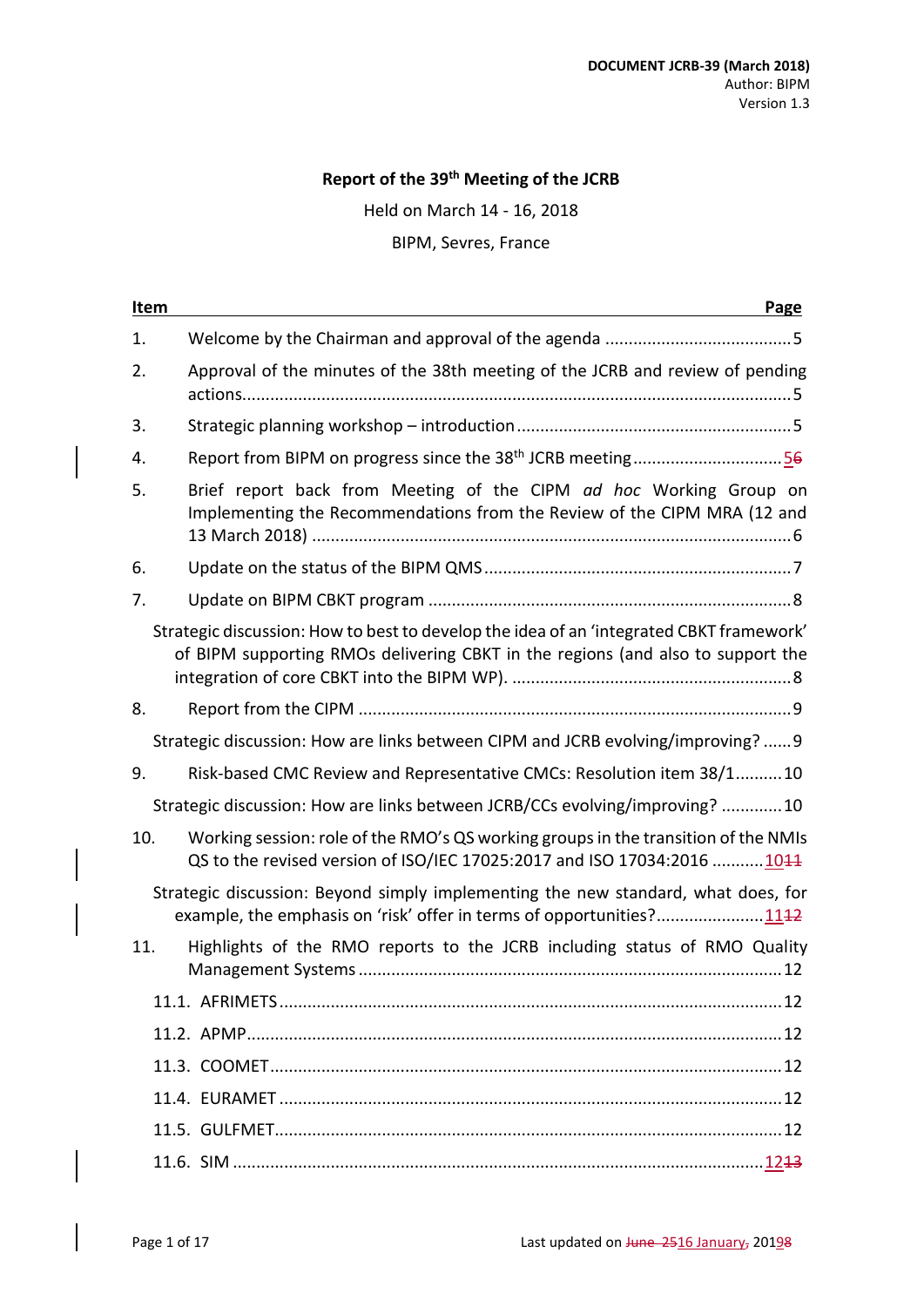|                                                                                  | Strategic discussion: Does/do the various approaches used by the regions need to<br>evolve further in response to an enhanced role for the QMS reviews with the CIPM |  |  |
|----------------------------------------------------------------------------------|----------------------------------------------------------------------------------------------------------------------------------------------------------------------|--|--|
| 12.                                                                              |                                                                                                                                                                      |  |  |
| 13.                                                                              |                                                                                                                                                                      |  |  |
| Strategic discussion: KCDB 2.0 extends the platform right back to the NMI/DI CMC |                                                                                                                                                                      |  |  |
| 14.                                                                              | Status of CMC submissions and review / issues from Consultative Committees                                                                                           |  |  |
| 15.                                                                              | Guidance for the participation of guest laboratories in pilot studies (for                                                                                           |  |  |
| 16.                                                                              |                                                                                                                                                                      |  |  |
| 17.                                                                              |                                                                                                                                                                      |  |  |
|                                                                                  | 17.1. APMP guideline for the use of routine calibration services provided by NMIs and                                                                                |  |  |
| 18.                                                                              |                                                                                                                                                                      |  |  |
| 19.                                                                              |                                                                                                                                                                      |  |  |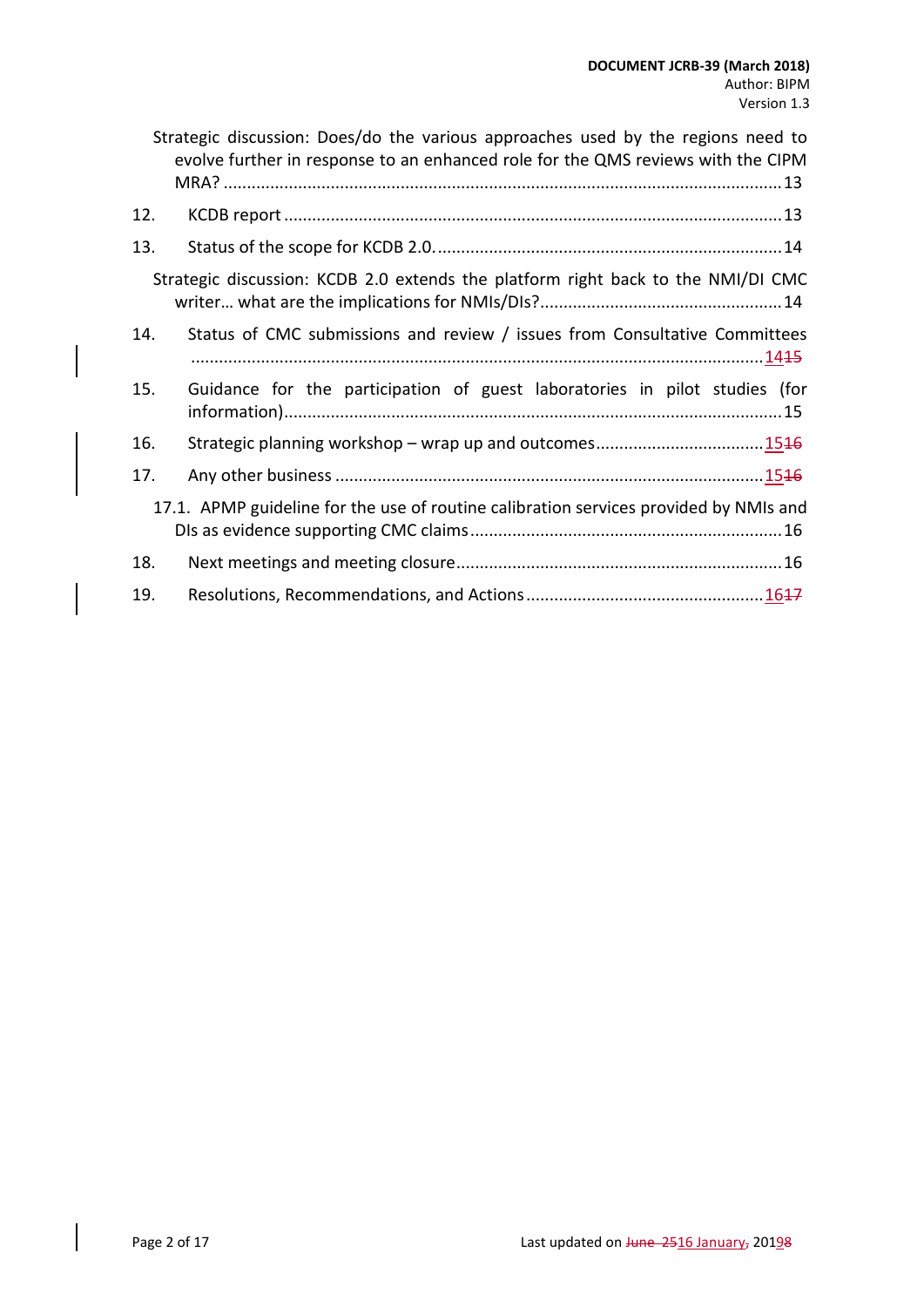# Participants

#### **BIPM-CIPM**

### **Delegations**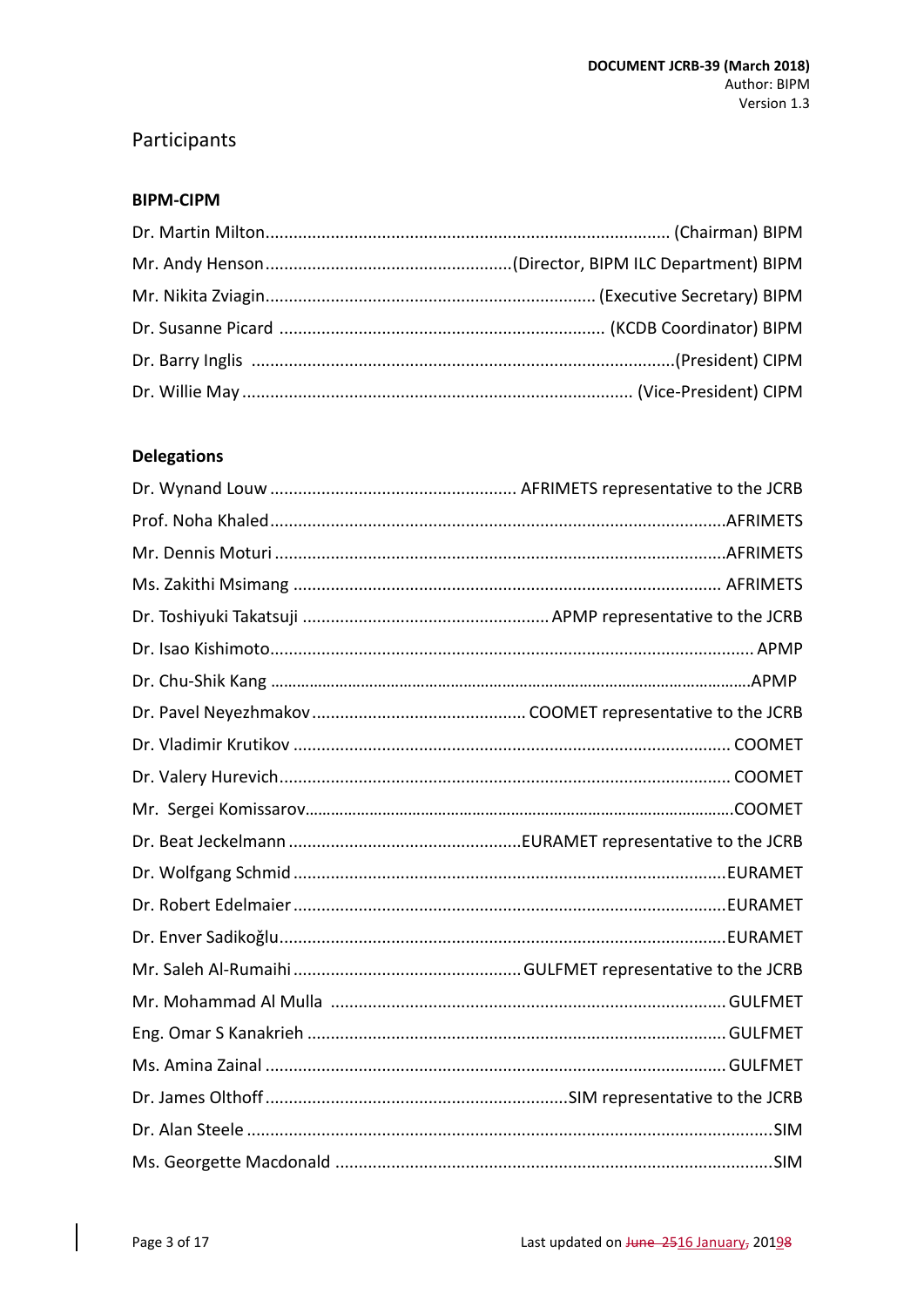#### **DOCUMENT JCRB-39 (March 2018)** Author: BIPM Version 1.3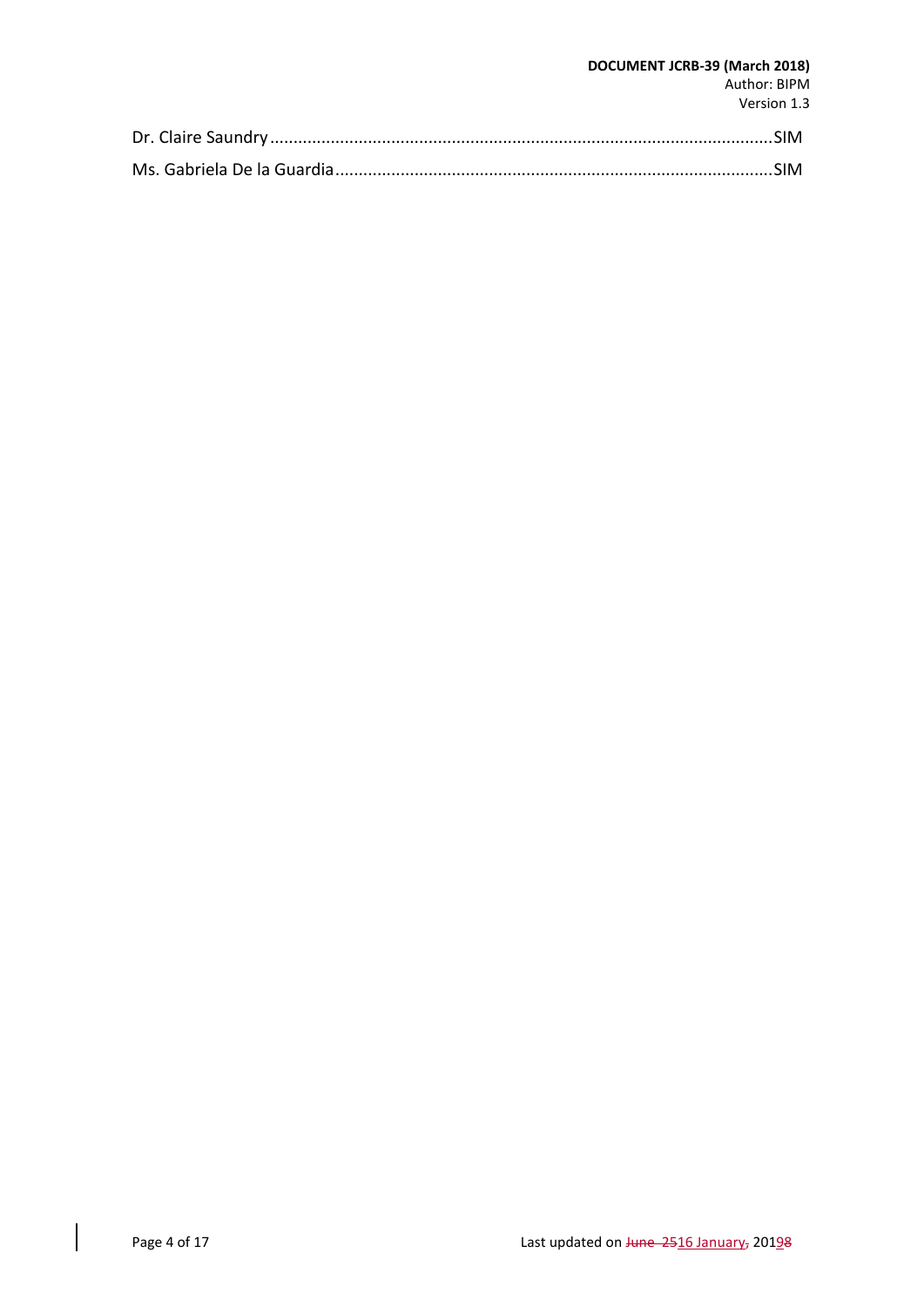### <span id="page-4-0"></span>**1. Welcome by the Chairman and approval of the agenda**

M. Milton, Director of the BIPM and Chairman of the JCRB, welcomed the delegates to the 39<sup>th</sup> meeting of the JCRB. He noted that the meeting will have a special 3-day format with strategic discussions planned after specific agenda items.

The members of the JCRB delegations introduced themselves.

The agenda of the 39<sup>th</sup> JCRB meeting was presented and approved without amendment.

## <span id="page-4-1"></span>**2. Approval of the minutes of the 38th meeting of the JCRB and review of pending actions**

The minutes of the 38<sup>th</sup> meeting of the JCRB were approved without amendment. The GULFMET delegation had a question on p.12 of the minutes of the 38<sup>th</sup> meeting. It was decided to discuss it during the GULFMET report.

M. Milton reported on the status of actions agreed to at the 38<sup>th</sup> JCRB meeting:

- $-$  Action 38/1: the strategy and action plan will be discussed in agenda item 3 and throughout the meeting.
- Action 38/2: the improving of communication between JCRB and CC presidents was addressed in Decision CIPM/106-27 by which the CIPM asked the CIPM President to invite each RMO to send one or two representatives to the next meeting of the CC Presidents (19-20 June 2018).
- Resolution 38/1: The information on the current situation on risk-based CMC review and representative CMCs will be presented and discussed in agenda item 9.
- $-$  Resolution 38/3: The exact days of the 40<sup>th</sup> meeting of the JCRB will be discussed in agenda item 18.

### <span id="page-4-2"></span>**3. Strategic planning workshop – introduction**

A. Steele gave a short introduction to the strategic planning workshop. He noted that he had been away on a mission for a long period of time, and thanked M. Milton and A. Henson for their help and phone consultations in preparing the workshop. It was decided to focus discussion on specific agenda items instead of one large discussion. A. Steele suggested focusing on the question: "what the JCRB wants to achieve?" The meetings of JCRB shouldn't include only technical reporting. The JCRB should actively work not only during the meetings but also between them.

A. Henson noted that Decision CIPM/106-27 about inviting RMO representatives to the CC Presidents meetings could serve as a positive example of the JCRB's strategic impact.

## <span id="page-4-3"></span>**4. Report from BIPM on progress since the 38 th JCRB meeting**

A. Henson reported on developments at the BIPM since the 38<sup>th</sup> meeting of the JCRB. The important points of the report included:

Ethiopia and Tanzania became Associates of the CGPM on 1<sup>st</sup> January 2018. Yemen was excluded as an Associate State on 1<sup>st</sup> January 2018 due to non-payment.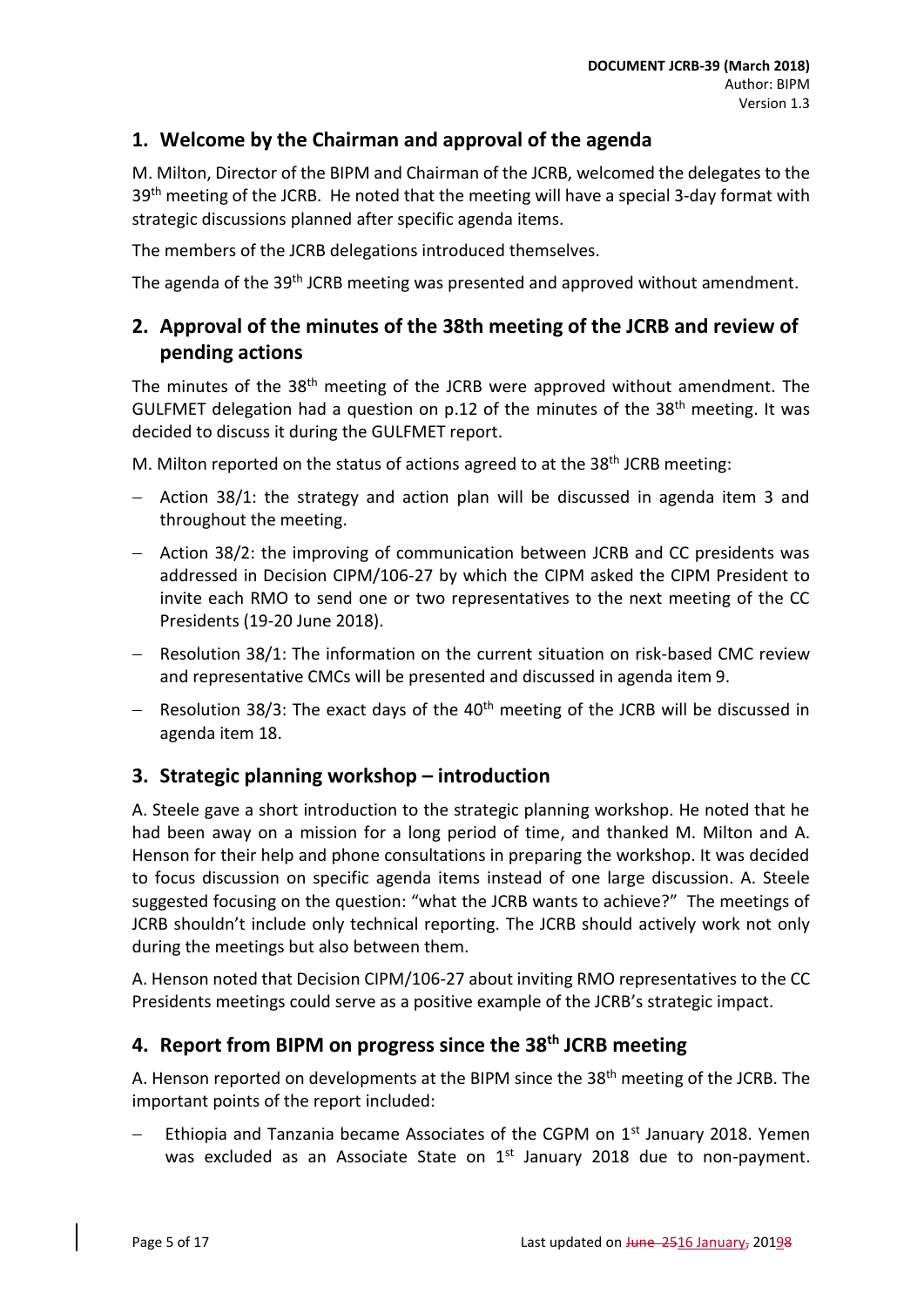Montenegro advanced to the latest stage to become a Member State. Kuwait is close to becoming an Associate, so A. Henson asked the GULFMET delegation to provide contacts from Kuwait in order to facilitate the process;

- The number of designated institutes has increased from 155 to 157;
- Significant changes since the 38<sup>th</sup> JCRB Meeting were made in the list of Associates encouraged to become Member states due to the Decision CIPM/106-20, that the percentage on the "Scale of assessments for the apportionment of the expenses of the United Nations" should be taken into account when considering whether it is appropriate for an Associate State of the CGPM to be encouraged to become a Member State;
- The results of the analysis performed by the BIPM on how CCs are addressing the Recommendations of the Working Group on the Implementation and Operation of the CIPM MRA were presented;
- The brief information on the liaison works of the BIPM with the OECD and the UNIDO was given;
- The theme for the 2018 World Metrology Day is "Constant evolution of the International System of Units". Thanks to METAS, Switzerland for the poster;
- World Metrology Day 2019 will be prepared by APMP. T. Takatsuji noted that APMP has organised a competition between NMIs to determine who will prepare the poster;
- The  $26<sup>th</sup>$  meeting of the CGPM is approaching. The BIPM draft work programme will be available for consultation on the conference webpage in April 2018;
- The highlights of the BIPM news were presented.
- $-$  The vacancy for the 9<sup>th</sup> JCRB Executive secretary was posted on the BIPM website in February 2018. Closing date for applications: 31 May 2018.

*[The BIPM report is available on the restricted-access JCRB working documents webpage, listed as* **[JCRB-39/04.1](https://www.bipm.org/cc/JCRB/Restricted/39/39-03.0_BIPM_Report_Progress_v4.pptx)***]*

## <span id="page-5-0"></span>**5. Brief report back from Meeting of the CIPM** *ad hoc* **Working Group on Implementing the Recommendations from the Review of the CIPM MRA (12 and 13 March 2018)**

B. Inglis made a brief report back from the meeting of the CIPM ad hoc WG. His report included:

- brief historical summary;
- list of CIPM ad hoc WG members and the terms of reference;
- List of actions for BIPM/CIPM and short report on progress in addressing the recommendations. It was noted that all the topics were addressed by the BIPM;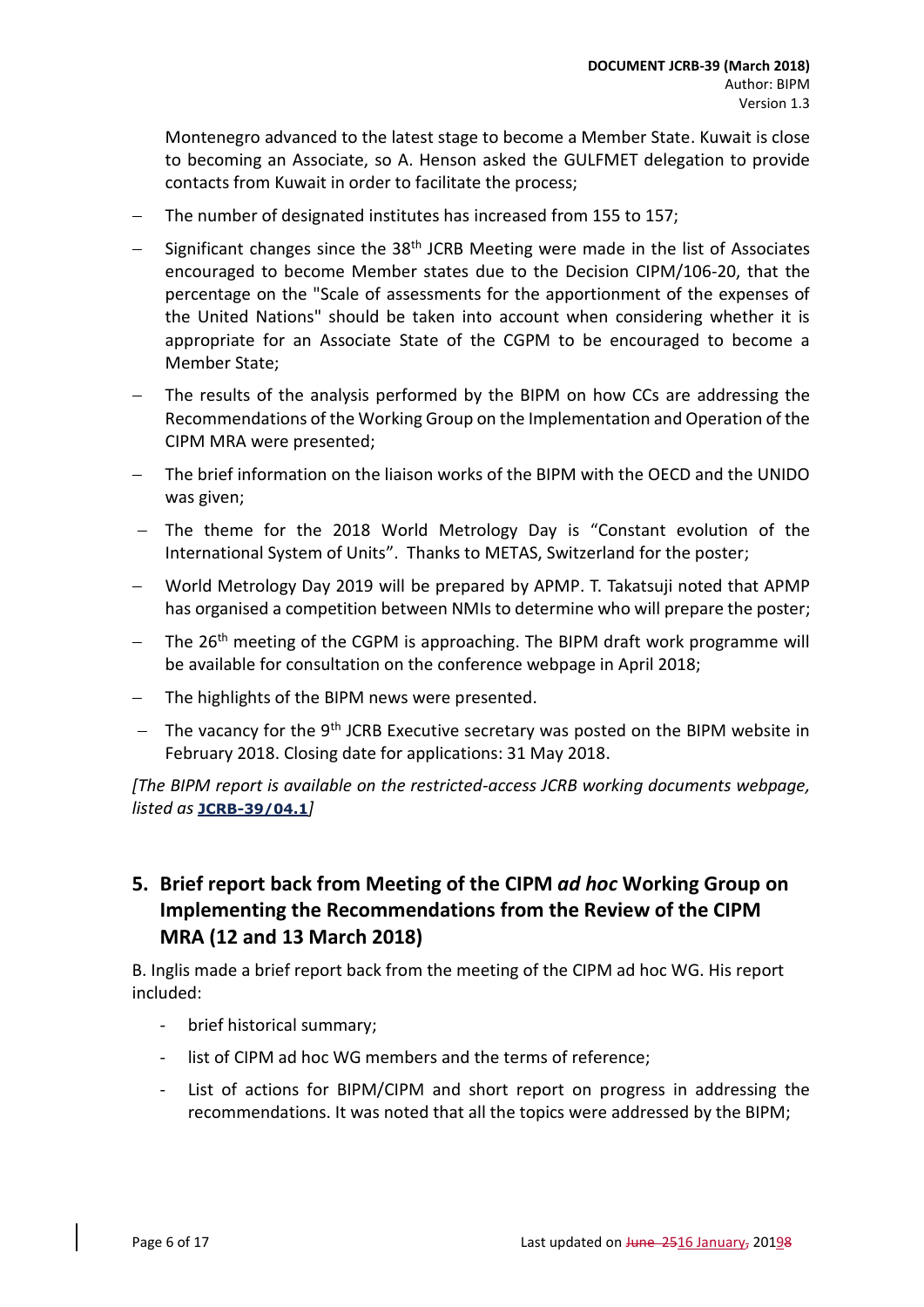- List of actions for CCs. The progress on addressing them was presented earlier in agenda item 4. It was noted that CCs perform well in addressing the recommendations;
- Actions from *ad hoc* WG 2018 meeting:
	- o Two template tables (one for JCRB and one for RMOs and NMIs) were presented in order to support the implementation of Action 1/03/18 that talks about the BIPM capturing progress of the JCRB and RMOs in implementing the Recommendations;
	- o Action 2/03/2018 relates to reformulating of the CC objectives and alignment of CC strategies;
	- $\circ$  Action 3/03/2018 and 4/03/2018 are focused on re-reviews of existing CMCs, and the validity and vitality of published CMCs;
	- $\circ$  Action 5/03/2018 relates to the "risk based approach". It was pointed that Recommendation 4a aims to reduce/eliminate unwarranted duplication of inter-regional CMC reviews. The "risk based approach" shouldn't be interpreted as allowing data to be entered into the KCDB without any sort of peer review;
	- $\circ$  Action 6/03/2018 proposes the CIPM to consider regular RMO participation in the CC Presidents meetings.

*[The brief CIPM ad hoc WG report is available on the restricted-access JCRB working documents webpage, listed as* **[JCRB-39/04.1](https://www.bipm.org/cc/JCRB/Restricted/39/39-03.0_BIPM_Report_Progress_v4.pptx)***]*

### <span id="page-6-0"></span>**6. Update on the status of the BIPM QMS**

A. Henson gave a presentation reporting on the status of the BIPM QMS. This included BIPM measurement services activity statistics, numbers of QMS documents, dates and status of peer and internal reviews, status of preventive/corrective actions raised internally and from complaints, customer feedback, and continuous improvement. The last global peer review took place on 8-9 November 2016. It was conducted by Dr. Enver Sadikoğlu, EURAMET TC-Q Chair. The next global peer review is due in 2021. It was noticed that the BIPM QMS review cycle ends in 2019. A decision is needed as to which RMO will follow EURAMET in 2019. The SIM delegation suggested SIM and was supported by other RMOs.

The following resolution was agreed:

**Resolution 39/2:** The JCRB thanks EURAMET for the work of the EURAMET TC-Q in receiving presentations of the BIPM Quality Management System (QMS) from 2014 to 2018 and welcomes the offer of SIM to allow BIPM to present its QMS to the SIM QSTF from 2019 to 2023.

*[The BIPM QMS report is available on the restricted-access JCRB working documents webpage, listed as* **[JCRB-39/06.1](https://www.bipm.org/cc/JCRB/Restricted/39/BIPM_QMS_presentation_to_JCRB_2018_final.pptx)***]*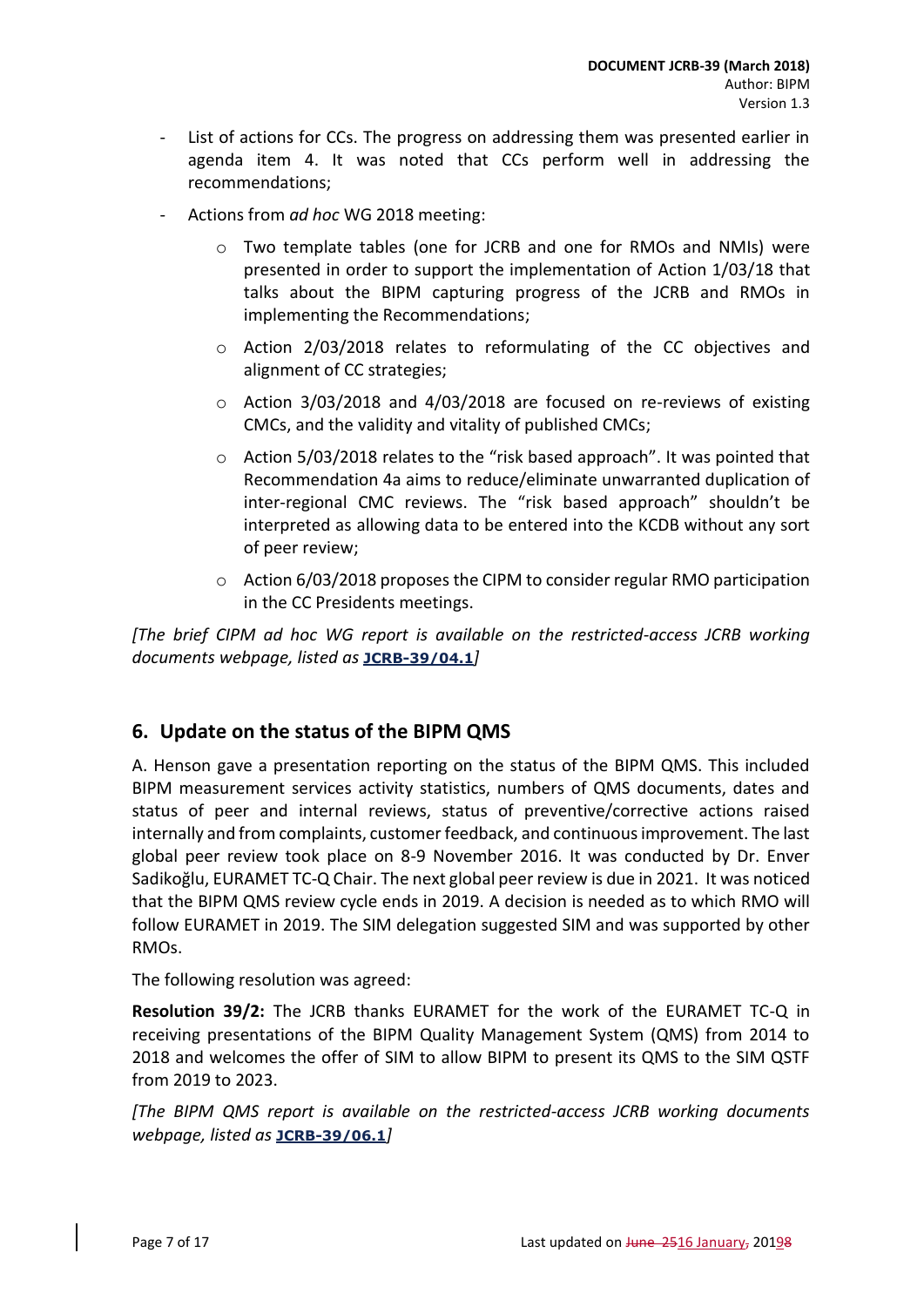## <span id="page-7-0"></span>**7. Update on BIPM CBKT program**

C. Kuanbayev reported on progress of the BIPM Capacity Building and Knowledge Transfer (CBKT) Programme. He talked about the Programme goals activities and strategy, including engagement with the Global QI and reported about all initiatives: completed, ongoing and planned. He also gave an overview of courses format and design and showed an example of the "Sound beginning in the CIPM MRA" course agenda. He noted that feedback from the participants is very positive and presented some examples. Some important lessons were learnt during the realization of the Programme. He proposed "ISO/IEC 17025:2017 - Implementation of a new edition 'Train the trainer'" course as the new "hot topic" for CBKT. In the end of his presentation C. Kuanbayev on behalf of the BIPM thanked all the sponsors of the CBKT courses.

*[The CBKT course update report is available on the restricted-access JCRB working documents webpage, listed as* **[JCRB-39/07.1](https://www.bipm.org/cc/JCRB/Restricted/39/2018_03_CB&KT_updates.pptx)***]*

### <span id="page-7-1"></span>**Strategic discussion: How to best develop the idea of an 'integrated CBKT framework' of BIPM supporting RMOs delivering CBKT in the regions (and also to support the integration of "core CBKT" into the BIPM WP).**

During the strategic discussion many participants expressed their positive feedback about the BIPM CBKT Programme. W. May noted that the CBKT initiative should be well integrated into the BIPM Programme. A. Henson said that now the BIPM has two years of experience in realizing the CBKT Programme. The main activities are aimed at the new RMO TC-Chairs and countries with emerging economies. He suggested RMOs should indicate whether they have CBKT officers in their regions.

RMOs reported about the CBKT in their regions. Only APMP doesn't currently have the dedicated CBKT person, but they will appoint one. A. Henson noted that it will be good to have a network of contacts and possibility of strategic discussion of the CBKT activity between the RMOs. A. Steele suggested creating a dedicated working group in the JCRB. Also he suggested that each RMO provide its strategic vision of the further developing of the Programme. W. Louw suggested that the BIPM training programs should be disseminated inside the RMOs and also RMO-specific topics should be added. B. Inglis noted that the objectives of the CBKT programme should be very clear and well worked out. The procedures shouldn't be too bureaucratic. A. Henson added that sponsorship from RMOs and NMIs is still very important.

The following action and resolution were agreed:

**Action 39/1** Each RMO will send the name of a person responsible for capacity building activities in their region to C Kuanbayev at BIPM together with a short description of the RMO's vision for capacity building activities both at the regional and the JCRB levels (by 30th April 2018). BIPM will circulate a summary of the responses to the JCRB.

**Resolution 39/1** The JCRB welcomes the efforts made by BIPM in realising the Capacity Building and Knowledge Transfer (CBKT) programme and encourages its further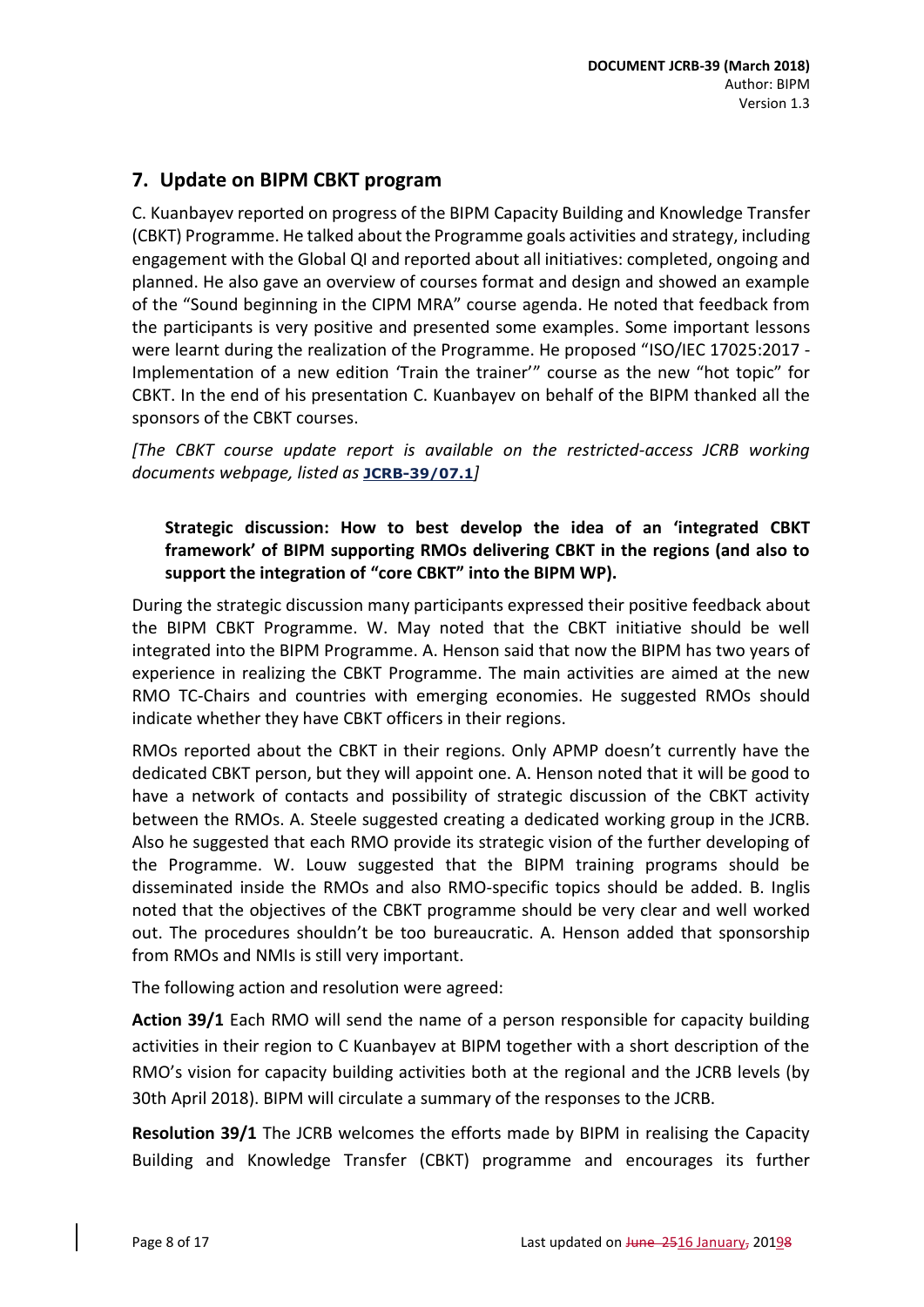implementation. Furthermore, the JCRB supports the proposal to include those CBKT activities that directly support the effective and efficient operation of the CIPM MRA as core activities within the next BIPM work programme, and encourages the BIPM and the RMOs to develop a framework approach for the delivery of capacity building activities.

### <span id="page-8-0"></span>**8. Report from the CIPM**

W. May delivered a report from the CIPM. He talked about the outcomes of the 106<sup>th</sup> Meeting of the CIPM and also about some decisions of the  $105<sup>th</sup>$  CIPM Meeting. He particularly focused on the process of the revision of the SI and noted that a Task Group on raising public awareness has been created. The awareness campaign will be launched on 20 May (WMD) 2018 and run through to 20 May 2019.

B. Inglis commented on Decision CIPM/106-27 that mandates inviting RMO representatives to the CC Presidents Meeting. He said that the draft agenda of the meeting will be ready in a couple of weeks and welcomed input from RMOs.

A. Henson noted that the question of validity and vitality of the CMC will be a good point of discussion for that meeting. W. May added that the meeting will last two days and RMO representatives are invited for the first day session.

A. Steele noted that the work addressed in Decision CIPM/106-9 about the dissemination process after the redefinition of the kilogram has been already done.

*[The CIPM report is available on the restricted-access JCRB working documents webpage, listed as* **[JCRB-39/08.1](https://www.bipm.org/cc/JCRB/Restricted/39/39-08.0_CIPM_Report.pptx)***]*

#### **Strategic discussion: How are links between CIPM and JCRB evolving/improving?**

<span id="page-8-1"></span>W. Louw noted that there are still some gaps in the linkage between CIPM and JCRB, the communication between CCs and TCs should be improved and the community should encourage joint decision making. A. Steele added that the dialog between the JCRB and the CIPM should be two-way and that the CIPM Member attending JCRB meetings should report to the CIPM on JCRB matters. M. Milton confirmed that the JCRB report is the part of the CIPM Meeting agenda. B. Inglis raised a question on what is happening with the information presented on the JCRB inside the RMOs. RMO representatives answered that all the information is presented either at RMO general assemblies or at the TC-chairs meetings. A. Henson said that it will be good to have some feedback from the RMOs to have an idea where we are. B. Jeckelmann answered that it is possible for EURAMET. J. Olthoff remarked that some questions are complex and it will be difficult to answer properly in a short period of time. P. Neyezhmakov asked about the level of detail in the feedback. A. Henson answered that detailed information is preferable.

A. Steele suggested that the terms of reference of the JCRB should be reviewed. B. Inglis supported that suggestion. Also A. Steele proposed that the JCRB should write a joint report from RMOs to the General Conference. He suggested to use template forms presented in agenda points 4 and 5 as the basis for this report.

The following action was agreed: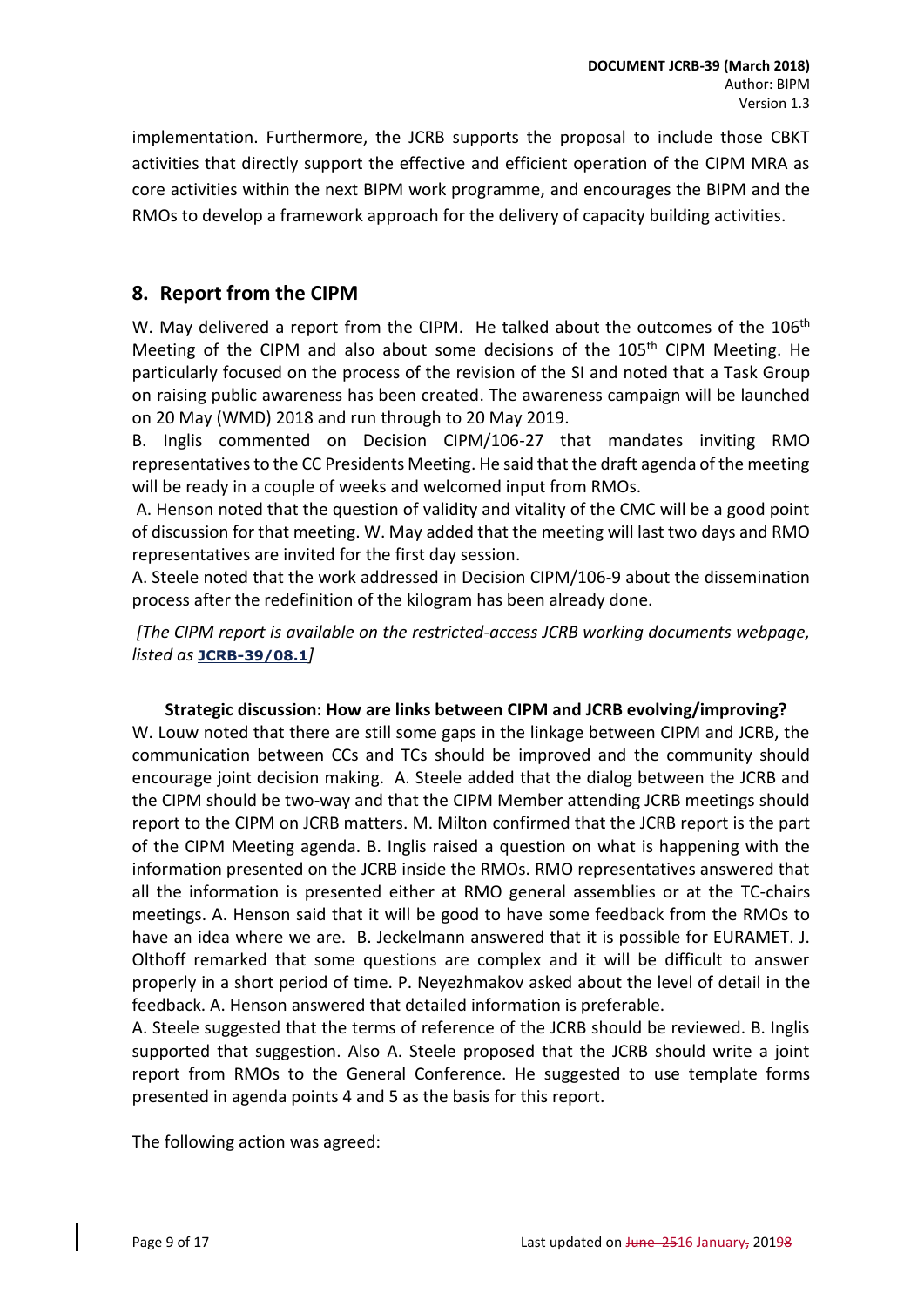**Action 39/2** Each RMO will complete two sheets (doc 39/05.2) summarising progress with addressing the recommendations from the review of the implementation of the CIPM MRA. They will be sent to the JCRB Executive Secretary by 30th April 2018.

### <span id="page-9-0"></span>**9. Risk-based CMC Review and Representative CMCs: Resolution item 38/1**

N. Zviagin gave a presentation on the implementation of Risk-based CMC Review and Representative CMCs in CCs. He presented the information provided by the Executive Secretaries of each CC on both topics.

B. Jeckelmann noted that there is not too much information on how CCs are dealing with the broadscope CMCs.

A. Henson gave a presentation of his view on how the CMCs could be consolidated in order to decrease their number with the set of specific examples.

W. Louw noted that CCRI is moving now to the practice of grouping CMCs. A. Steele said that consolidated CMCs and broadscope CMCs are not the same thing. He also suggested focusing on the question of strict correspondence between one service and one CMC. N. Khaled remarked that in some AFRIMETS countries such a correspondance is required by a regulation. M. Milton said that CMCs shouldn't be artificially subdivided. W. Louw said that the question is more not how to do, but how to interpret the broadscope CMCs.

*[The presentation on the implementation of Risk-based CMC Review and Representative CMCs in CCs can be found on the restricted-access JCRB working documents webpage a[s](https://www.bipm.org/cc/JCRB/Restricted/38/Broad_scope_groupv03finaldoc.docx)*  **[JCRB-39/09.1](https://www.bipm.org/cc/JCRB/Restricted/38/Broad_scope_groupv03finaldoc.docx)** *]*

### **Strategic discussion: How are links between JCRB/CCs evolving/improving?**

<span id="page-9-1"></span>It was noted that the working groups on RMOs (or similar) in the CCs are working fruitfully and create good communication between CCs and RMOs. RMO representatives reported that CC matters in all RMOs are transferred to the corresponding TCs during the TC-chair meetings and/or general assemblies. A. Henson asked TC-chairs to make more active inputs to the JCRB meetings.

## <span id="page-9-2"></span>**10. Working session: role of the RMO's QS working groups in the transition of the NMIs QS to the revised version of ISO/IEC 17025:2017 and ISO 17034:2016**

G. Macdonald gave a presentation about the new version of ISO/IEC 17025*.* That included:

- $-$  History, timeline and main stages of development;
- $-$  The main changes compared to the previous edition, namely: the application of risk-based thinking, greater flexibility in the requirements for processes, procedures etc., adding the definition of "laboratory".
- $-$  The scope of ISO/IEC 17025:2017: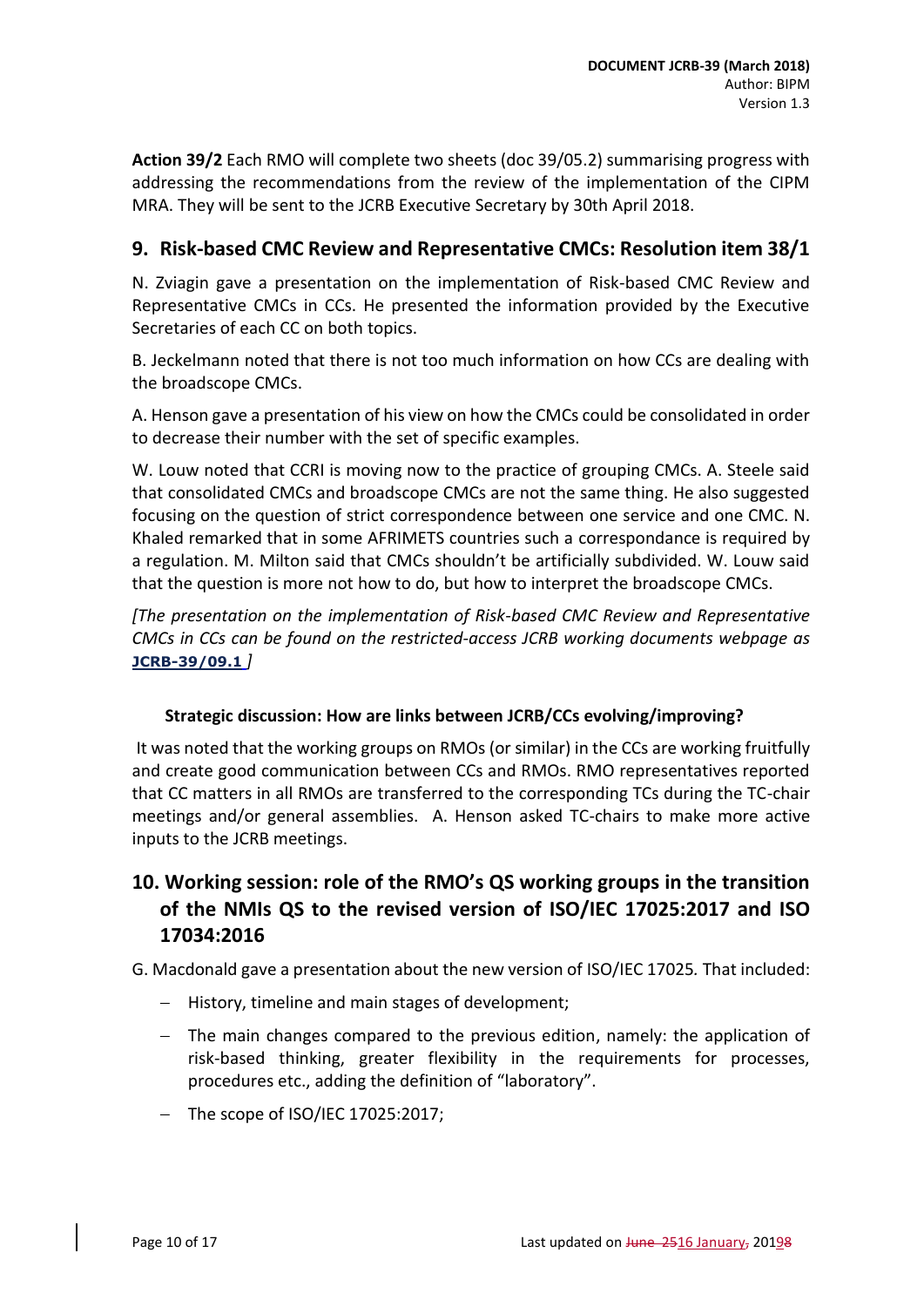- Other key changes/updates, including revised structure, process orientation, emphasis on "impartiality" vs. "independence", range of laboratory activities, metrological traceability, information technology, decision rules;
- Terms and definitions that were added to the document.

Some technical questions were raised and answered.

G. Macdonald presented the SIM QSTF Transition Policy and Plan for ISO/IEC 17025:2017 and ISO 17034:2016. After that other RMOs were asked about their plans on transition:

- AFRIMETS transition plan will be established on the quality working group meeting in July 2018.
- For APMP most of NMIs and DIs are using accreditation so they are automatically subject to the transition. A small explanatory guide will be provided by APMP.
- COOMET plans to make a unique translation of the documents and prepare its own recommendations.
- $-$  The transition plan is an agenda point of the next meeting of GULFMET TCQS;
- EURAMET will prepare the plan to the end of April 2018. The check of transitioning will be based on NMIs/DIs annual reports.

The following resolutions were agreed:

**Resolution 39/3:** The JCRB, noting the publication of ISO/IEC 17025:2017 and ISO 17034:2016, and their importance to the CIPM MRA, decides that the RMOs shall ensure that all NMIs and DIs declaring CMCs within the CIPM MRA shall have demonstrated the conformance of their quality management systems to the above standards (in so much as they are applicable to the CMCs of the NMI or DI), no later than three years after the publication date of the standards.

**Resolution 39/4:** The JCRB recommends that the CIPM MRA Guidance documents be updated to reflect the transition period agreed by the JCRB for the adoption of ISO/IEC 17025 and ISO 17034.

*[The background documents related to agenda item 10 can be found on the restrictedaccess JCRB working documents webpage as* **[JCRB-39/10.1](https://www.bipm.org/cc/JCRB/Restricted/39/QSTF_Transition_Policy_Plan_v0-1_for_discussion.docx)**, **[JCRB-39/10.2](https://www.bipm.org/cc/JCRB/Restricted/39/17025-History_and_Revision_Timeline.pdf)**, **[JCRB-](https://www.bipm.org/cc/JCRB/Restricted/39/17025-History_and_Revision_Timeline.pptx)[39/10.3](https://www.bipm.org/cc/JCRB/Restricted/39/17025-History_and_Revision_Timeline.pptx)***]*

#### <span id="page-10-0"></span>**Strategic discussion: Beyond simply implementing the new standard, what does, for example, the emphasis on 'risk' offer in terms of opportunities?**

The discussion was focused on two aspects: the procedure of sampling the CMC sets for review and consolidating/broadscope CMCs.

W. May said that CCs should actively work with regions and observe the processes of implementing, sampling and broadscope CMCs. The prescriptive methods will not work because of the differences between the CCs.

W. Louw noted that all CCs are looking for these processes. It will be good to have a summary of RMO views on the vitality and validity of CMCs.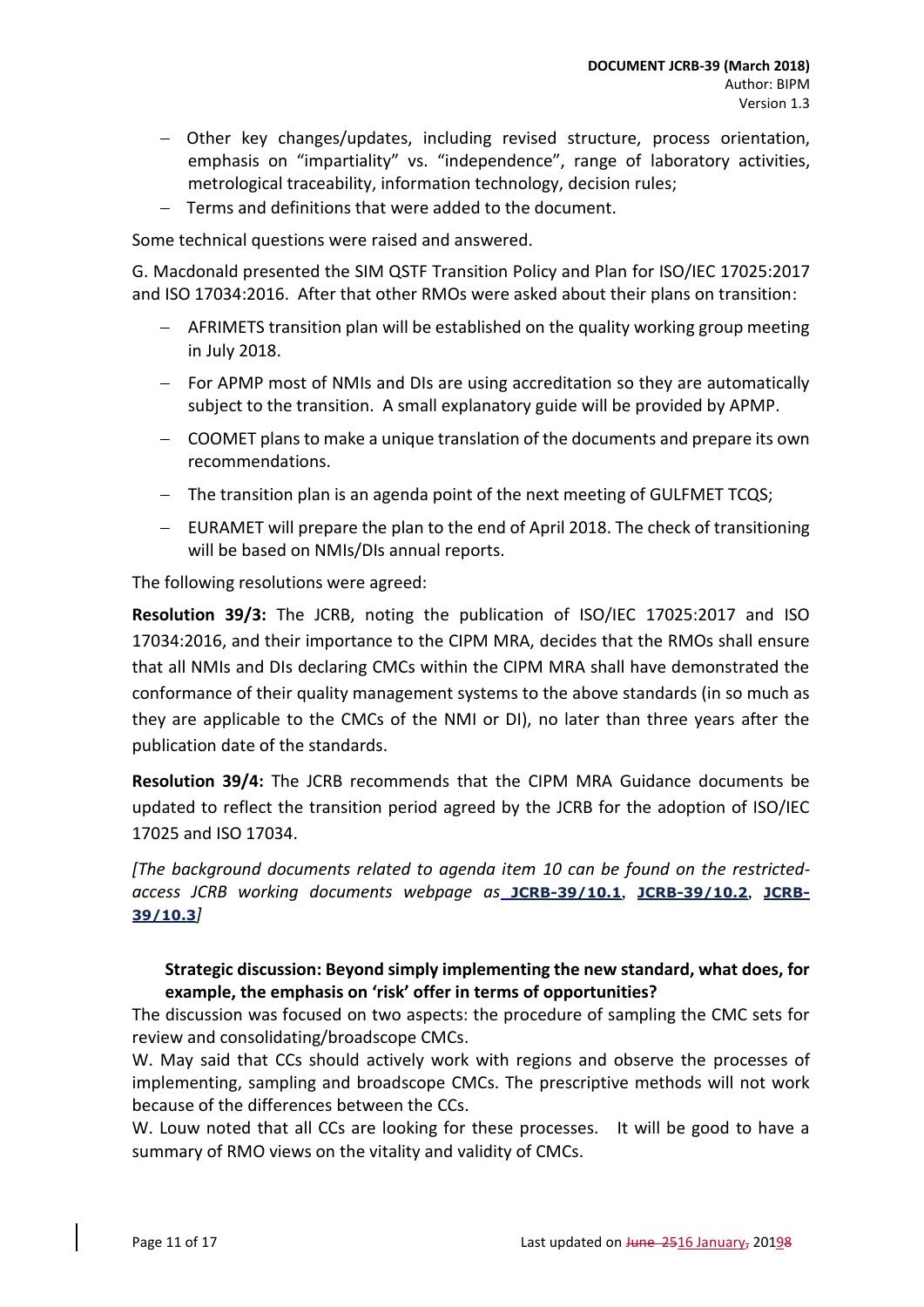A. Steele was pleased to see the reports from CCs in the agenda item 9 and suggested that it will be good for JCRB to provide some guidance document.

T. Takatsuji transferred the opinion of the Australian NMI that supports the idea of representative CMCs but considers the sampling procedure inappropriate for such CMCs.

J. Olthoff confirmed that the level of trust in the risk-based review depends on the QS of the RMO.

## <span id="page-11-0"></span>**11. Highlights of the RMO reports to the JCRB including status of RMO Quality Management Systems**

### <span id="page-11-1"></span>**11.1. AFRIMETS**

W. Louw presented the highlights of the AFRIMETS report.

N. Khaled presented the highlights of the AFRIMETS Quality System report.

### <span id="page-11-2"></span>**11.2. APMP**

T. Takatsuji presented the highlights of the APMP report.

I. Kishimoto presented the highlights of the APMP Quality System report.

### **11.3. COOMET**

<span id="page-11-3"></span>P. Neyezhmakov presented the highlights of the COOMET report, including Quality System.

### <span id="page-11-4"></span>**11.4. EURAMET**

B. Jeckelmann presented the highlights of the EURAMET report.

E. Sadikoǧlu presented the highlights of the EURAMET Quality System report.

### **11.5. GULFMET**

<span id="page-11-5"></span>O. Kanakrieh presented highlights of the GULFMET report, including on outline of the GULFMET review process for NMI Quality Systems. O. Kanakrieh referred to the GULFMET current status, and the requirement that GULFMET NMIs must individually submit their CMCs through another RMO or RMOs. O. Kanakrieh explained that GULFMET NMIs would prefer to submit collectively via their GULFMET TC-Chairs rather than through other RMOs by separate NMIs. However, they were advised that this was not the basis of the current JCRB procedures. The JCRB suggested that GULFMET does indeed carry out prior 'quasi' reviews of these CMCs using their TCs to gain experience. The example of AFRIMETS NMIs was explained. Initially, NMISA went through APMP and NIS went through EURAMET prior to AFRIMETS being able to review and approve CMCs. O.Kanakrieh noted the clarification and committed to transfer this answer to GULFMET TC-Chairs.

### <span id="page-11-6"></span>**11.6. SIM**

J. Olthoff presented highlights of the SIM report.

G. Macdonald presented the highlights of the SIM Quality System report.

*[The individual RMO reports and presentations are available on the restricted-access JCRB working documents webpage, listed as* **[JCRB-39/11.1.1](https://www.bipm.org/cc/JCRB/Restricted/39/AFRIMETS_Report_39th_JCRB_2018.doc)**, **[JCRB-39/11.1.2](https://www.bipm.org/cc/JCRB/Restricted/39/AFRIMETS_QS_Report_39th_JCRB.doc)**, **[JCRB-](https://www.bipm.org/cc/JCRB/Restricted/39/AFRIMETS_QS_report_2018.pptx)[39/11.1.3](https://www.bipm.org/cc/JCRB/Restricted/39/AFRIMETS_QS_report_2018.pptx)**, **[JCRB-39/11.1.4](https://www.bipm.org/cc/JCRB/Restricted/39/AFRIMETS_2018.pptx)**, **[JCRB-39/11.2.1](https://www.bipm.org/cc/JCRB/Restricted/39/APMP_Report_JCRB_2018.doc)**, **[JCRB-39/11.2.2](https://www.bipm.org/cc/JCRB/Restricted/39/APMP_Report_JCRB_2018.pptx)**, **[JCRB-39/11.3.1](https://www.bipm.org/cc/JCRB/Restricted/39/JCRB_39_COOMET_Report.pdf)**, **[JCRB-](https://www.bipm.org/cc/JCRB/Restricted/39/JCRB-39_COOMET_Report.ppt)[39/11.3.2](https://www.bipm.org/cc/JCRB/Restricted/39/JCRB-39_COOMET_Report.ppt)**, **[JCRB-39/11.4.1](https://www.bipm.org/cc/JCRB/Restricted/39/GULFMET_PRESENTATION_39_jcrb.pptx)**, **[JCRB-39/11.4.2](https://www.bipm.org/cc/JCRB/Restricted/39/GULFMET_QS_PRESENTATION_39_jcrb.pptx)**, **[JCRB-39/11.5.1](https://www.bipm.org/cc/JCRB/Restricted/39/EURAMET-Report_39th-JCRB_180305.pdf)**, **[JCRB-39/11.5.3](https://www.bipm.org/cc/JCRB/Restricted/39/EURAMET_TC-Q_for_JCRB2018.pptx)**, **[JCRB-](https://www.bipm.org/cc/JCRB/Restricted/39/SIM_report_to_JCRB-v2.ppt)[39/11.6.1](https://www.bipm.org/cc/JCRB/Restricted/39/SIM_report_to_JCRB-v2.ppt)** *respectively.]*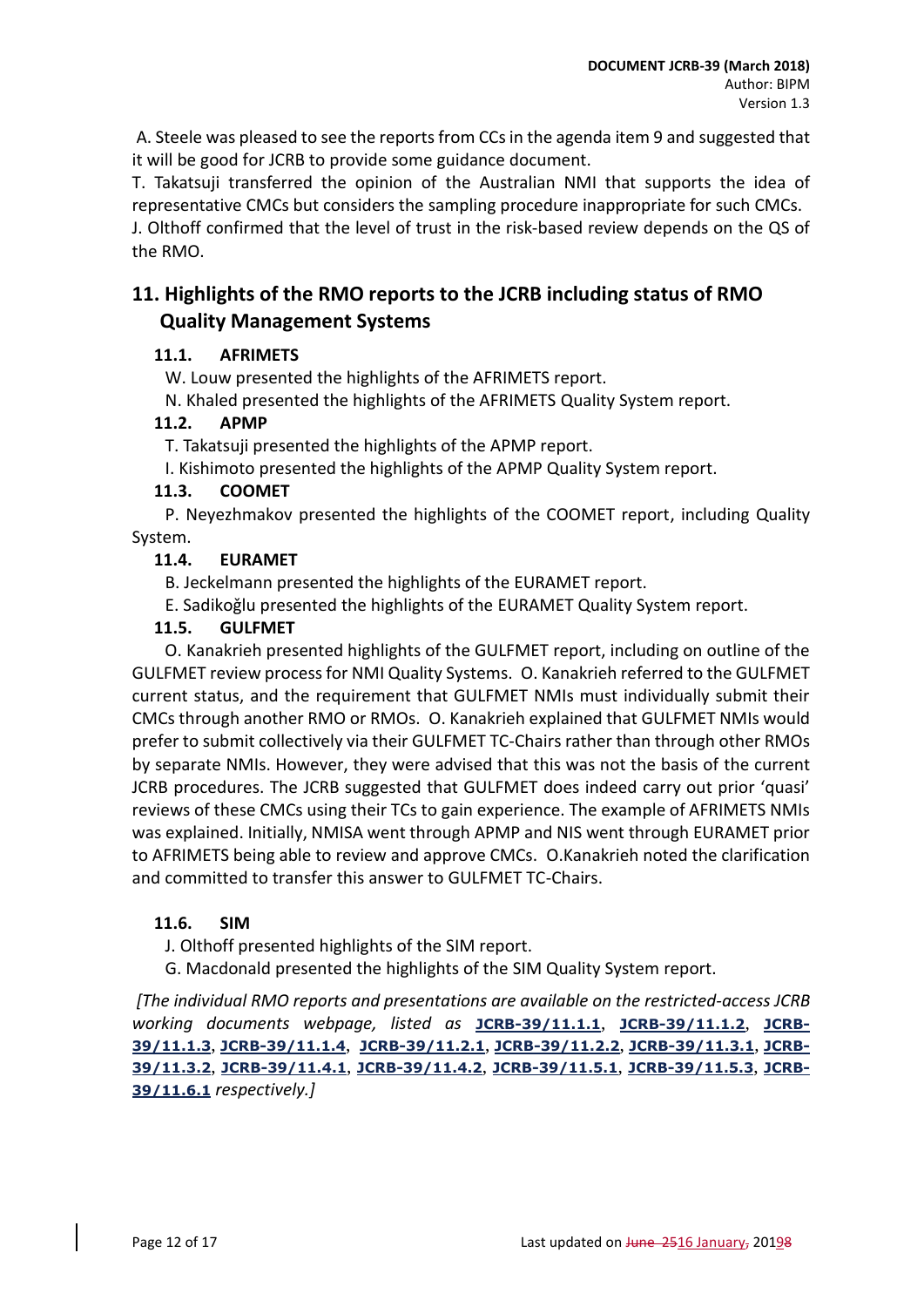### <span id="page-12-0"></span>**Strategic discussion: Does/do the various approaches used by the regions need to evolve further in response to an enhanced role for the QMS reviews with the CIPM MRA?**

During the discussion it was proposed that in order to harmonize the approaches used in different RMOs to the Quality system review the active exchange of experience is needed. The TCQ-chairs should meet at least once a year to discuss their practices. It was suggested to organize such a meeting as an additional day of the JCRB Meeting. Also the active participation of TCQ-chairs in TCQ Meetings of other RMOs should be encouraged. RMOs were asked to inform the BIPM on a regular basis about the upcoming TCQ events. The BIPM will transfer that information to other RMOs.

The following action was agreed:

**Action 39/3** Each RMO to provide the JCRB Executive Secretary with information on the date and place of upcoming TCQ Meetings. The JCRB Executive Secretary to collate this information and share with RMO TCQ Chairs.

## <span id="page-12-1"></span>**12.KCDB report**

S. Picard presented a summary of the semi-annual KCDB report to the JCRB. The report included the following points:

- As of end February 2018, the KCDB has a total of 24 972 CMCs, with 18 794 in Physics (including ionizing radiation) and 6 178 in Chemistry. Although countries published CMCs over the last six months the total number of CMCs is stationary over the same period and increased by only 0.3 % over the last 12 months. While the number of CMCs in physics increased, the number of CMCs in Chemistry decreased, much due to almost 300 CMCs for Sediments, soils, ores and particulates in Chemistry that either were greyed out or deleted.
- Several countries declared CMC for new Metrology Areas: Colombia, Moldavia and Montenegro in Length metrology; Croatia in Ionizing Radiation; Bolivia, Colombia and Estonia in Mass metrology. Romania, Russia and Ukraine declared new CMCs is additional fields of Mass and related qualities and several members of SIM declared CMCs for additional areas of Chemistry.
- 265 CMCs are in greyed-out status (temporarily removed from the KCDB). There were 48 reinstatements from 10 countries since the last JCRB Meeting. There are 6 greyed-out CMCs in the 1-year reinstatement period from Belgium (TF). CMCs that will reach the 5-year greyed-out limit in the next 6 months Mexico QM (5 Apr 2018), Belgium EM (14 Aug 2018), France EM (14 Aug 2018). CMC that will reach the 5-year greyed-out limit in the next 12 months are IAEA IR (10 Sep 2018), USA IR (25 Sep 2015).
- As of 1 March 2018, there were 1529 total comparisons in the KCDB (996 KCs, 533 SCs). Of the 29 comparisons registered in the KCDB since the last JCRB meeting, 3 comparisons were registered for GULFMET. GULFMET has hence now 17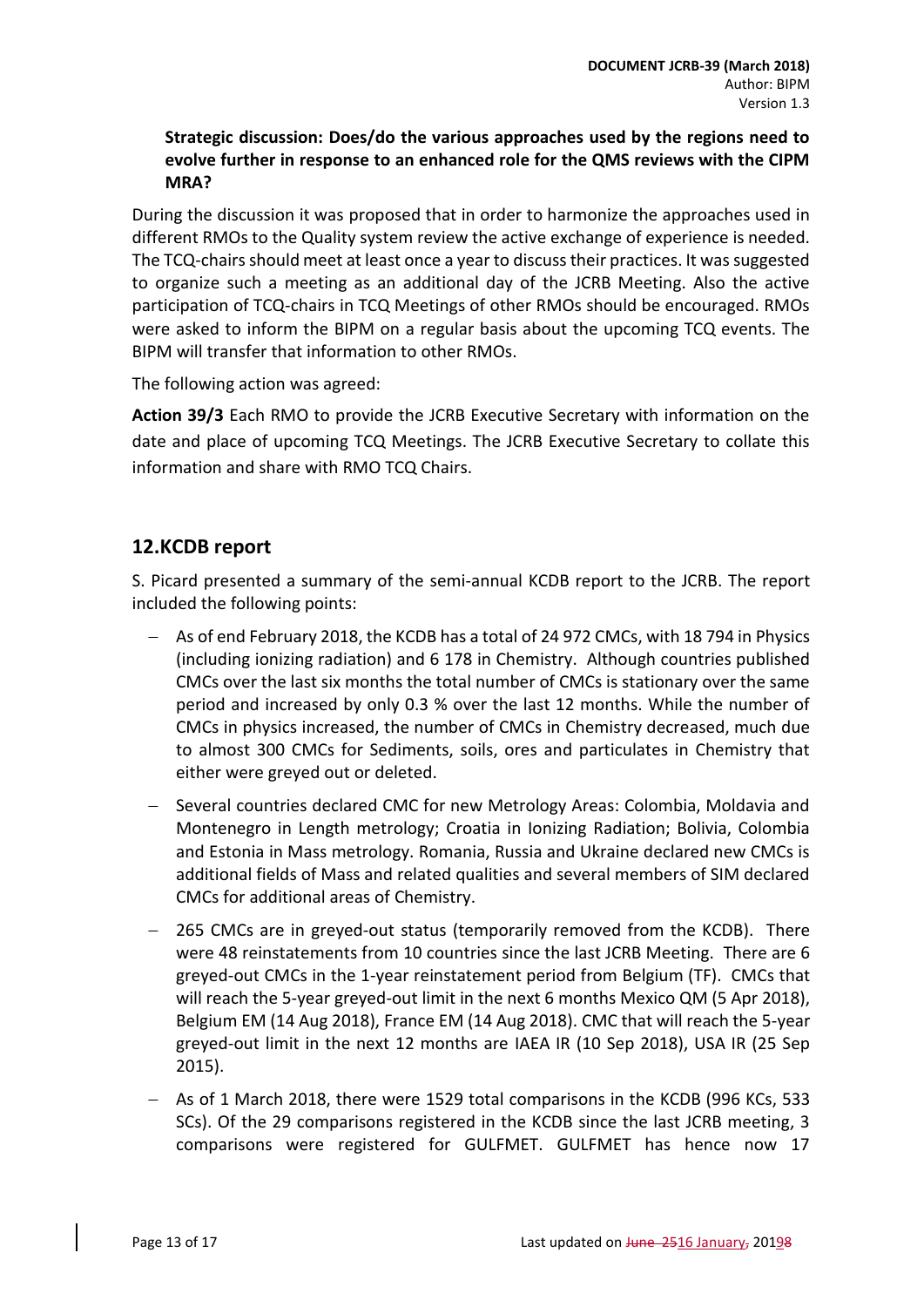comparisons registered in the KCDB. Reports were published for 37 comparisons since the 38<sup>th</sup> JCRB.

- The number of comparisons seems to have reached a steady yearly start rate of around 80. The total ratio of Supplementary Comparisons, 1 out of 5 in 2006, has progressively increased to 1 out of 3.

*[The KCDB report is available on the restricted-access JCRB working documents webpage listed as* **[JCRB-39/12.1](https://www.bipm.org/cc/JCRB/Restricted/39/KCDB_Report_to_39th_JCRB_v1.pdf)** *and on the unrestricted BIPM website at*  **[http://www.bipm.org/jsp/en/ViewKCDBReport.jsp](https://www.bipm.org/jsp/en/ViewKCDBReport.jsp)**. *The KCDB report presentation is*  available on the restricted-access JCRB working documents webpage listed as **[JCRB-](https://www.bipm.org/cc/JCRB/Restricted/39/Presentation_to_the_JCRB_39_Mar_2018_v1.pptx)[39/12.2](https://www.bipm.org/cc/JCRB/Restricted/39/Presentation_to_the_JCRB_39_Mar_2018_v1.pptx)***] .*

### <span id="page-13-0"></span>**13. Status of the scope for KCDB 2.0.**

S. Picard gave the presentation on the status of the scope for KCDB 2.0. At first she talked about the main objectives of the system and changes that will be implemented in the new system. She outlined the possibility of new search facilities and statistical tools. Also she presented the time plan for realisation of the project. The next steps and approximate time of their realisation also were discussed.

The work on KCDB 2.0 is scheduled such that an alpha-version of KCDB 2.0 should be available before 26th meeting of the CGPM (November 2018).

*[The presentation on KCDB 2.0 can be found on the restricted-access JCRB working documents webpage as* **[JCRB-39/13.1](https://www.bipm.org/cc/JCRB/Restricted/39/KCDB_2.0_presentation_to_JCRB_March_2018_v1.pdf)***]*

### <span id="page-13-1"></span>**Strategic discussion: KCDB 2.0 extends the platform right back to the NMI/DI CMC writer… what are the implications for NMIs/DIs?**

B. Jeckelmann noted that the transfer to the new system seems to be easy to organise and there are not too much changes for NMIs.

W. Schmid talked about the changes in the account handling and suggested to inform RMOs and NMIs about it in detail.

J. Olthoff said that the import of existing data is still the main question of the future system and asked the BIPM to focus on that process.

## <span id="page-13-2"></span>**14. Status of CMC submissions and review / issues from Consultative Committees**

N. Zviagin made a presentation on the status of CMC submissions and review, and the operation of the JCRB CMC review. Since the 38<sup>th</sup> JCRB, 24 CMC sets have been published, 19 CMC sets have been submitted, 3 sets were not approved and no sets were abandoned. As of 9 March 2018, 19 sets were in the status of "review in progress", 4 CMC sets had its last update more than 2 years ago, and 4 sets had their last update more than a year ago. RMOs whose CMCs sets were last updated in the 2015 or earlier were asked to take appropriate action to bring the review process to conclusion. It was reported that 4 of the published CMC sets took longer than 300 days for the inter-RMO review; 1 of them took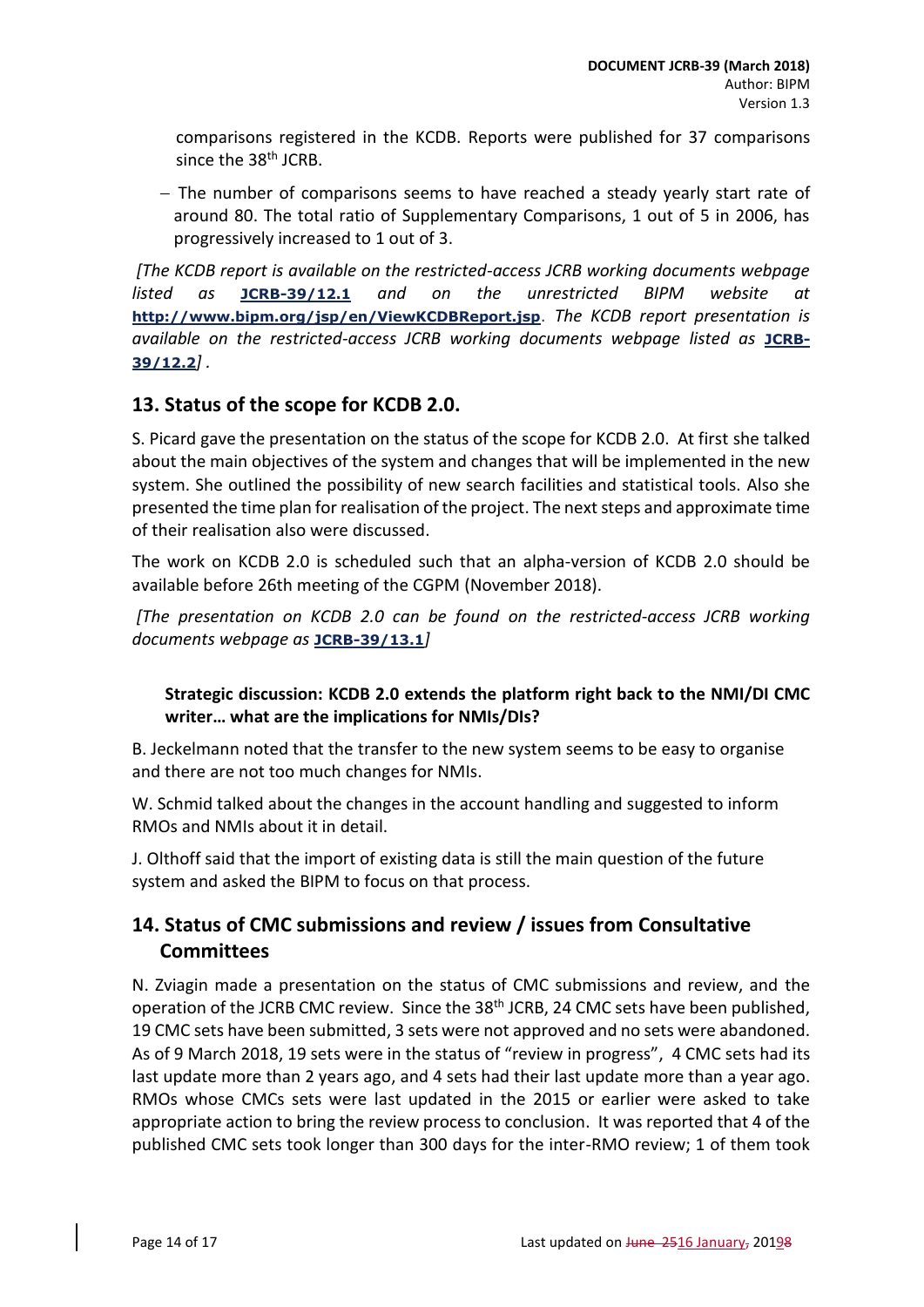almost 700 days. In most cases the longest portion of the review was the posting of the revised file by the submitting NMI/RMO.

In the period since the September of 2017, Inter-RMO review performance (the number of reviews performed according to meeting process deadlines) was 97% for APMP, 96% for EURAMET, 95% for SIM, 91% for GULFMET, 89 % for AFRIMETS and 75% for COOMET. No response to the review request was the main reason for loss of review rights (3 of 6 loss of rights for COOMET was due to the lack of response).

Percentage of CMC sets submitted without the required confirmation of the QMS evidence increased a little. In the six months since the 38<sup>th</sup> JCRB meeting, there were 6 CMC sets submitted without quality confirmation (QM, EM, T, RI). It was noted that although QM uses fast track procedure and always checks QS confirmation before it, the confirmations should be submitted with the submissions, in order to have them together on the CMCportal.

As of 8<sup>th</sup> March 2018, 67 KCs and 63 SCs are in the category of unfinished and started 5 years or more ago. In the last six months, 9 KCs and 8 SC were removed from the category due to being approved. The complete list of comparisons remaining in this category is available In KCDB report.

New web-based JCRB directory is already on the website.

M. Milton added that the BIPM will modify the current JCRB directory and delete all the information about phone and fax numbers from it, leaving only e-mails.

*[The CMC status report is available on the restricted-access JCRB working documents webpage listed as* **[JCRB-39/14.1](https://www.bipm.org/cc/JCRB/Restricted/39/39-11.0_Status_of_CMCs_v2.pptx)***].*

## <span id="page-14-0"></span>**15. Guidance for the participation of guest laboratories in pilot studies (for information)**

The BIPM has developed the draft form of the request from guest laboratories for the participation in pilot studies on the basis of the document used in the CCQM. The document could be downloaded from the working documents webpage.

*[The supporting document for agenda point 15 is available on the restricted-access JCRB working documents webpage listed as* **[JCRB-39/15.1](https://www.bipm.org/cc/JCRB/Restricted/39/Guest_lab_request_form_first_DRAFT_v.1.1.pdf)***]*.

### <span id="page-14-1"></span>**16.Strategic planning workshop – wrap up and outcomes**

A. Steele gave a brief conclusion to the strategic planning workshop and thanked all the participants of the discussion.

### <span id="page-14-2"></span>**17. Any other business**

The following action was agreed: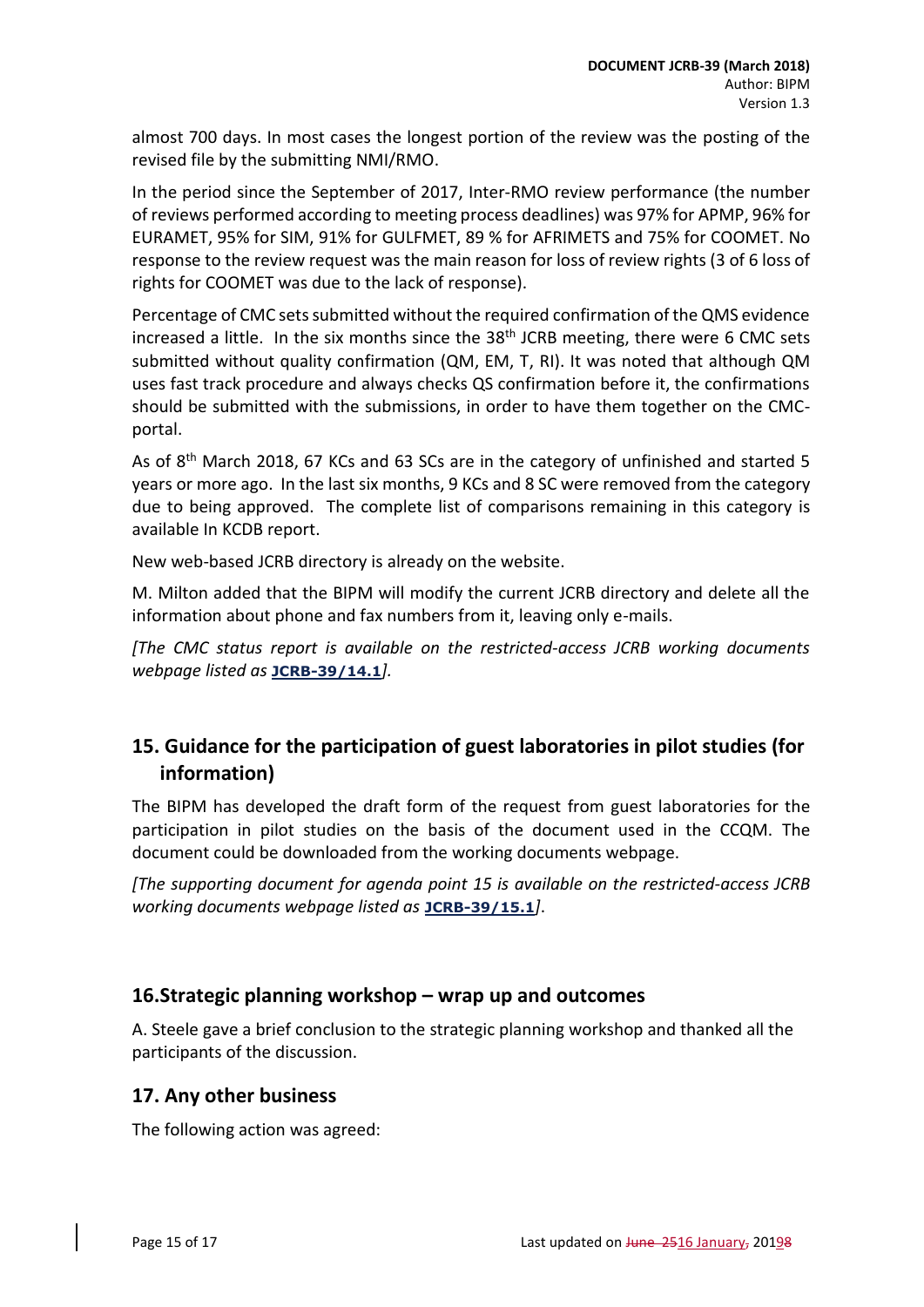**Action 39/4** The BIPM to circulate a questionnaire to each participant in the 39th JCRB to obtain feedback on the logistics and organization of the meeting.

### <span id="page-15-0"></span>**17.1. APMP guideline for the use of routine calibration services provided by NMIs and DIs as evidence supporting CMC claims**

C. Kang gave a presentation on APMP guideline for the use of routine calibration services provided by NMIs and DIs as evidence supporting CMC claims. He described the proposed solution and showed the flow diagrams of the procedure for three different cases: when the artefact is provided by the Applicant NMI, when the artefact is provided by the Issuing NMI, when the artefact requiring a stability check is provided by the Applicant NMI.

It was noted that such a procedure could be used as supporting evidence corresponding to the point: "other available knowledge and experience" from list of the sources of evidences from the document CIPM MRA D-04.

*[The corresponding guideline and presentation on the topic are available on the restrictedaccess JCRB working documents webpage listed as* **[JCRB-39/17.1.1](https://www.bipm.org/cc/JCRB/Restricted/39/Guidelines_for_the_use_of_routine_calibrations_as_CMC_evidence.pdf)** *and* **[JCRB-39/17.1.2](https://www.bipm.org/cc/JCRB/Restricted/39/17.1_Routine_Calibration_as_CMC_evidence.pptx)** *respectively]*.

## <span id="page-15-1"></span>**18.Next meetings and meeting closure**

The JCRB agreed the following resolutions regarding the next two JCRB meetings:

**Resolution 39/5:** The 40th meeting of the JCRB will take place on March 13 and 14, 2019 at Sevres, France. The meeting will start in the morning of March 13, 2019 and will last two days with the end of last day at 16.00. The JCRB Executive Secretary will collaborate with the RMO TCQ Chairs to collocate an informal meeting amongst them.

**Resolution 39/6:** The date and location of the 41st meeting of the JCRB will be decided at the 40th meeting, noting that the Emirates Authority for Standardization and Metrology (ESMA) has offered to host it in Dubai (UEA) in week 37 of 2019.

M. Milton read the resolutions, recommendations, and actions. He called the 39<sup>th</sup> meeting of the JCRB to a closure.

## <span id="page-15-2"></span>**19.Resolutions, Recommendations, and Actions**

**Action 39/1** Each RMO will send the name of a person responsible for capacity building activities in their region to C Kuanbayev at BIPM together with a short description of the RMO's vision for capacity building activities both at the regional and the JCRB levels (by 30th April 2018). BIPM will circulate a summary of the responses to the JCRB.

**Action 39/2** Each RMO will complete two sheets (doc 39/05.2) summarising progress with addressing the recommendations from the review of the implementation of the CIPM MRA. They will be sent to the JCRB Executive Secretary by 30th April 2018.